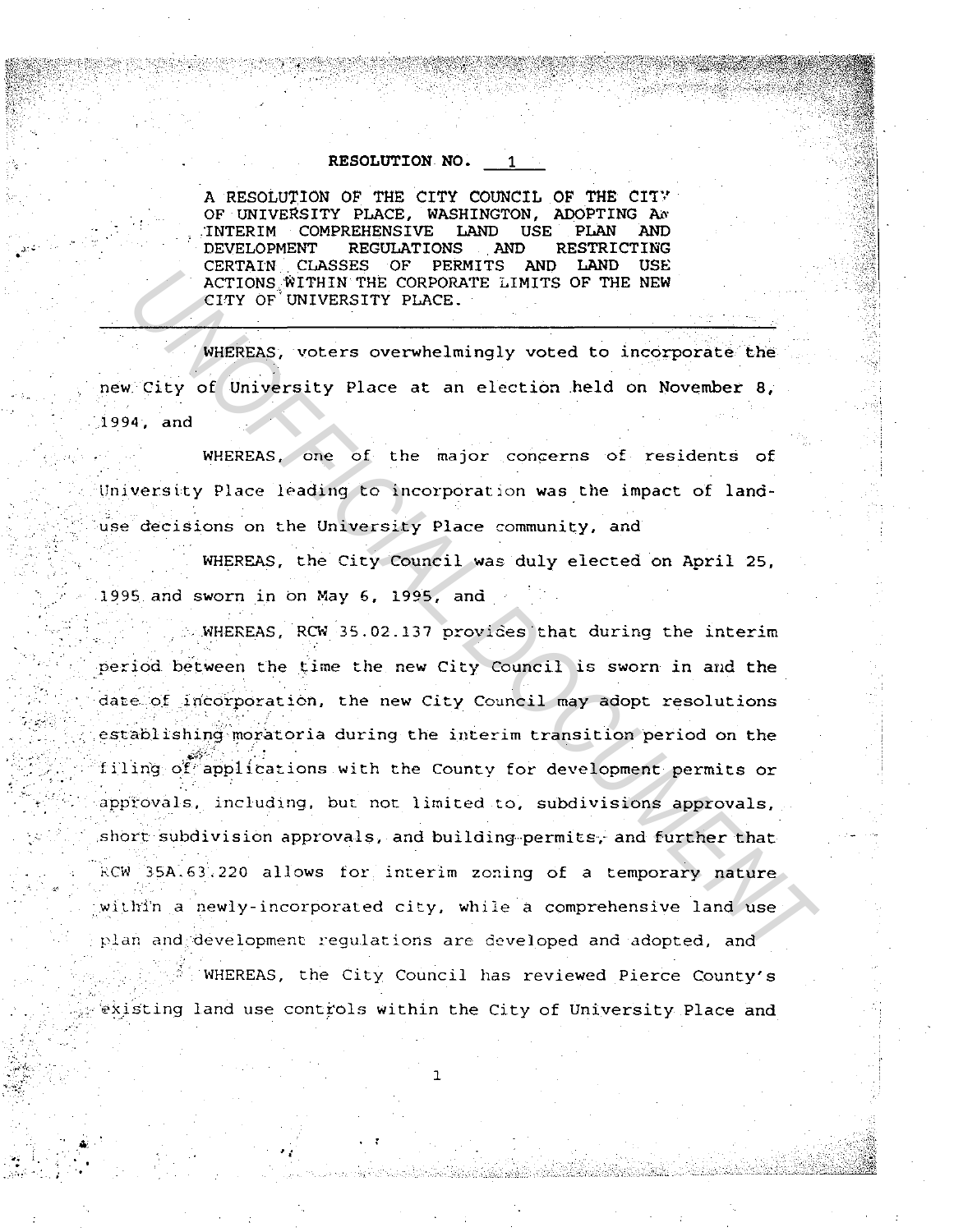has determined that significant harm to the City's land use integrity will occur unless immediate action is take. to freeze new multi-family development and the rezoning of property within the new city's boundaries until the City Council can adopt a Comprehensive Land Use Plan and Zoning Code for the new City. and

WHEREAS, during the interim period the impacts of multifamily developments need to be examined before the City can establish the densities that will be both desirable to the community and which will be functional in light of the population allocation which may be made to our City under the State Growth Management Act, and therefore a restriction of multi-family dwellings is required to protect properties in the new City while the comprehensive land use plan is being developed, and

WHEREAS, in order to preserve the quality of life in the University Place community, the City Council has determined that an emergency exists and has determined to act on interim zoning at this time, now, therefore,

THE CITY COUNCIL OF THE CITY OF UNIVERSITY PLACE, WASHINGTON, HEREBY RESOLVES AS FOLLOWS:

> Section 1 Interim Zoning.

Interim zoning is hereby established, adopting the current Pierce County Comprehensive Plan and interim development regulations for all properties within the corporate limits of the new City of University Place, except as modified below:

All vacant, platted and unplatted lands for which no use  $1$ ) has been legally established, nor legally established activity is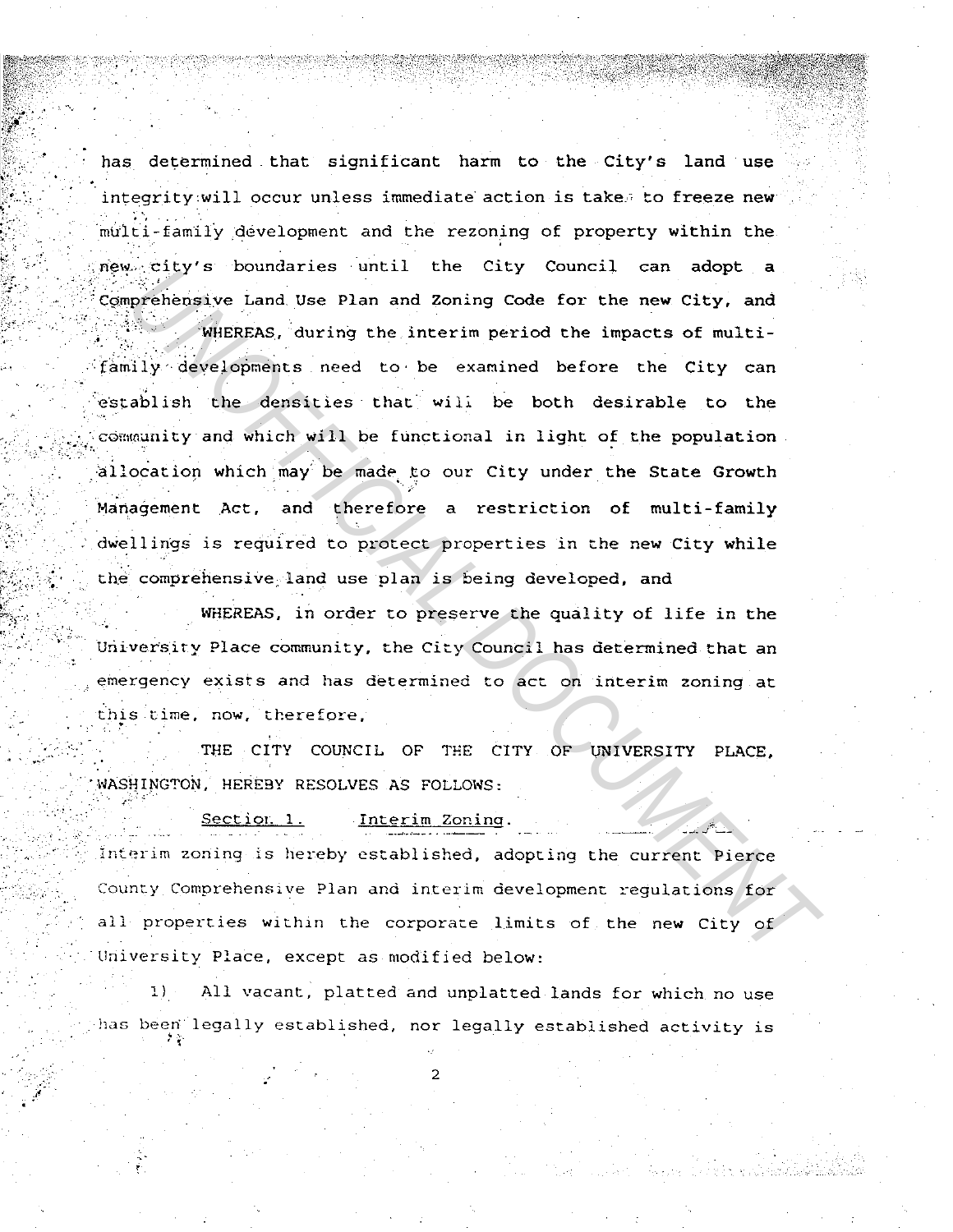currently occurring, shall be restricted for use and development of a single family residence, during this interim period, and 2) Any new parcel created during the interim period shall be limited to a density not to exceed one single family dwelling unit per acre.

As used in this resolution, the term "multi-family" means all residential uses other than single-family residences, and the term "multi-family" applies to all residential uses with densities of greater than one unit per acre of land. The terms "development permit or approval" includes, but is not limited to, subdivision approvals, short-plat or short subdivision approvals, rezones, site plan review approvals, and building permits.

This interim zoning provision shall not apply to restrict any public uses of land owned or maintained by a public entity or school district, and further shall not apply to any parcel of land with a total area of less than one acre.

Duties of Pierce County. Pierce County shall Section 2. continue to accept, verify for completeness per Pierce County's current standards, process and review all new applications for the development of any land within the corporate limits of University Place, under the above-described interim zoning requiations, with the exclusion of any new applications for the development of, approval and/or construction of multi-family units, and the rezoning of property to a classification which would permit multi-family development, during the effective dates of this Resolution.

3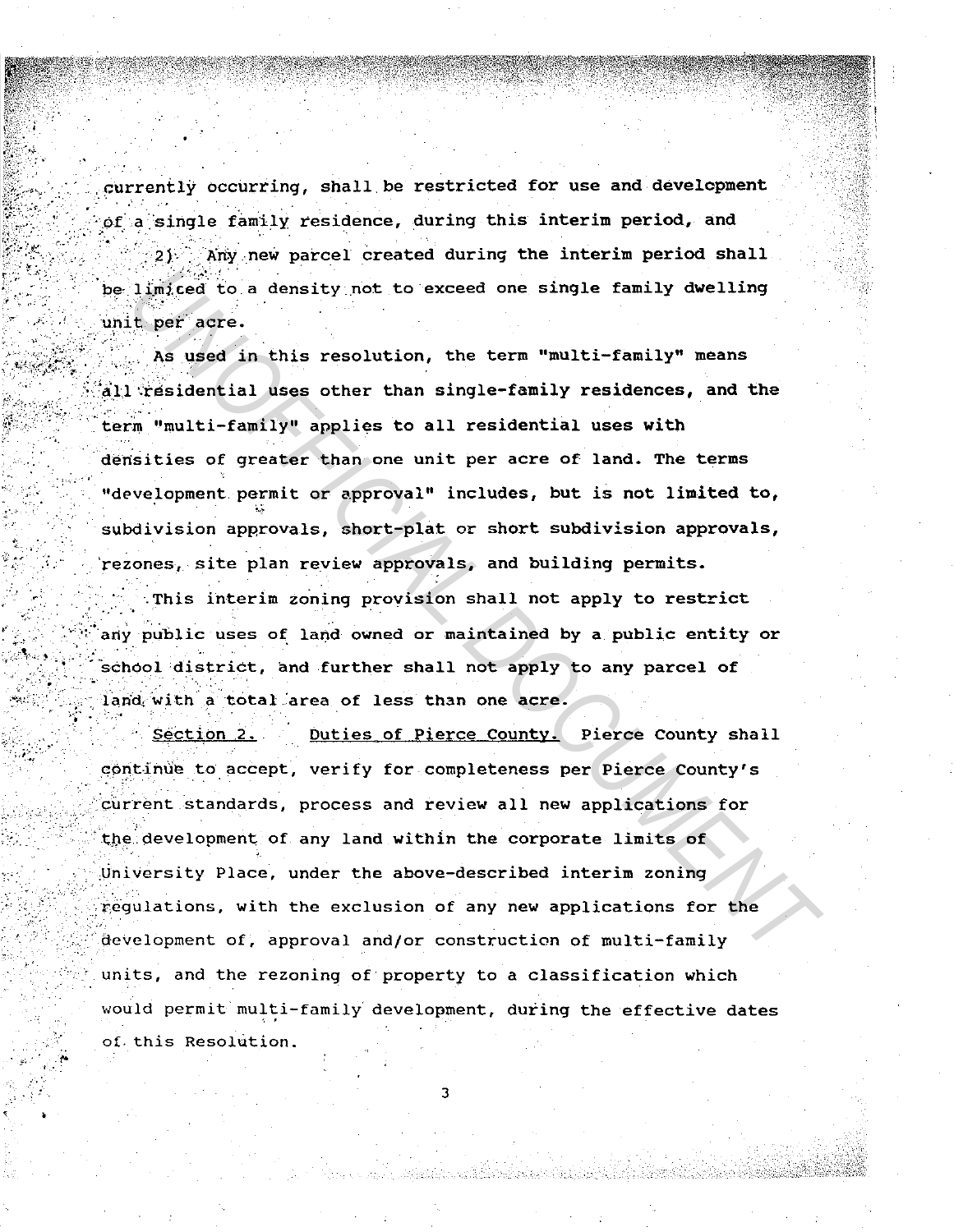Section 3. Transmittal of Resolution. The Mayor or his/her designate is hereby authorized and directed to file a certified copy of this Resolution with the Pierce county Council and County Executive immediately upon passage.

Section 4. Effective Period of Interim Zoning. **The** interim zoning hereby imposed shall become effective immediately upon adoption of this Resolution and shall continue in effect for 60 days from the date of adoption, unless subsequently repealed, extended or modified by the City Council.

Public Hearing. A public hearing on the Section 5. interim zoning established by this Resolution shall be held before the City Council on June 7, 1995, at the hour of 7:30 p.m. or as soon thereafter as the business of the City Council may permit. The public hearing shall be held at Curtis High School. All persons who desire to address the City Council regarding the interim zoning are invited to attend. The interim zoning may be repealed, extended or modified following the public hearing.

Section 6. Duties of City Clerk. The Acting City Clerk shall cause that notice of the public hearing shall be published in accordance with applicable laws concerning such a hearing, at least ten (10) days prior to that hearing date.